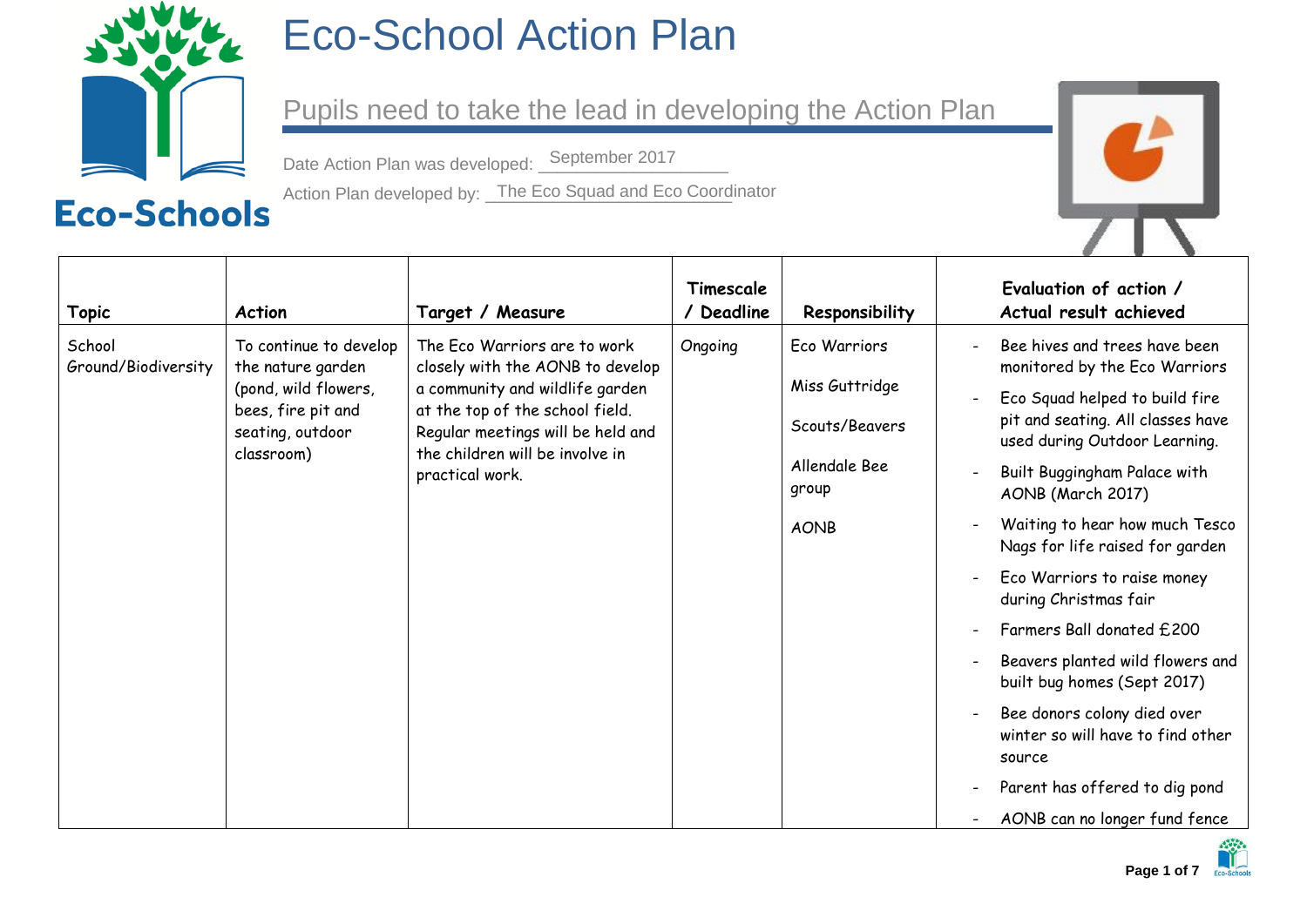| <b>Topic</b>                       | <b>Action</b>                                                     | Target / Measure                                                                                                                 | Timescale<br>/ Deadline                     | Responsibility                                                            | Evaluation of action /<br>Actual result achieved                                                                                                                                                               |
|------------------------------------|-------------------------------------------------------------------|----------------------------------------------------------------------------------------------------------------------------------|---------------------------------------------|---------------------------------------------------------------------------|----------------------------------------------------------------------------------------------------------------------------------------------------------------------------------------------------------------|
| Energy                             | Energy Police to<br>monitor energy use in<br>each classroom       | Monitors (Police) to check lights<br>and whiteboards are switched off<br>when not in use. Record on door.                        | Beginning of<br>school year<br>and on going | Energy monitors<br>Eco Squad                                              | Energy Police from Eco Squad                                                                                                                                                                                   |
| Waste                              | Compost monitors to<br>be chosen manage<br>school fruit/veg waste | Two children from year 6 to be<br>responsible for collecting fruit<br>and veg waste and putting it in<br>the school compost bin. | Beginning of<br>school year -<br>ongoing    | Compost monitors<br>(to change termly)                                    | Compost monitors chosen by class<br>teacher                                                                                                                                                                    |
| Waste                              | Recycling monitors to<br>manage paper/card<br>waste               | Two year 6 children to collect<br>paper waste from all classrooms,<br>offices and the staffroom so it<br>can be recycled.        | Beginning of<br>school year -<br>ongoing    | Recycling monitors<br>(to change termly)                                  | Recycling monitors chosen by class<br>teacher                                                                                                                                                                  |
| Waste                              | Take part in Bags to<br>Schools                                   | Two collections of Bags to<br>Schools to take place this year                                                                    | On going                                    | Mrs<br>Hawkins/Karen<br>Parents<br>Children                               | Last Collection sept 2017                                                                                                                                                                                      |
| School Grounds                     | Monitor and Water<br>vegetable in the<br>allotment                | YR and Y1 to check and water<br>plants                                                                                           | Autumn<br>2017                              | YR, Y1, and class<br>teachers                                             | Y1 and Y2 harvested the vegetables and<br>made vegetable curry as part of their<br>Asia topic                                                                                                                  |
| School<br>Grounds/Biodiversit<br>Y | To maintain and<br>monitor the bee<br>friendly garden             | All children encouraged to<br>monitor bees using the garden.                                                                     | 2017/2018<br>school year                    | Mandy from<br>Nectar Works<br>Eco Squad<br>Miss Guttridge<br>All children | Bees have been spotted on the flowers<br>in the bees garden<br>Mandy from nectar works ran a<br>workshop in June with Curlew class and<br>5 species of bumblebee and honey bees<br>were spotted on the garden. |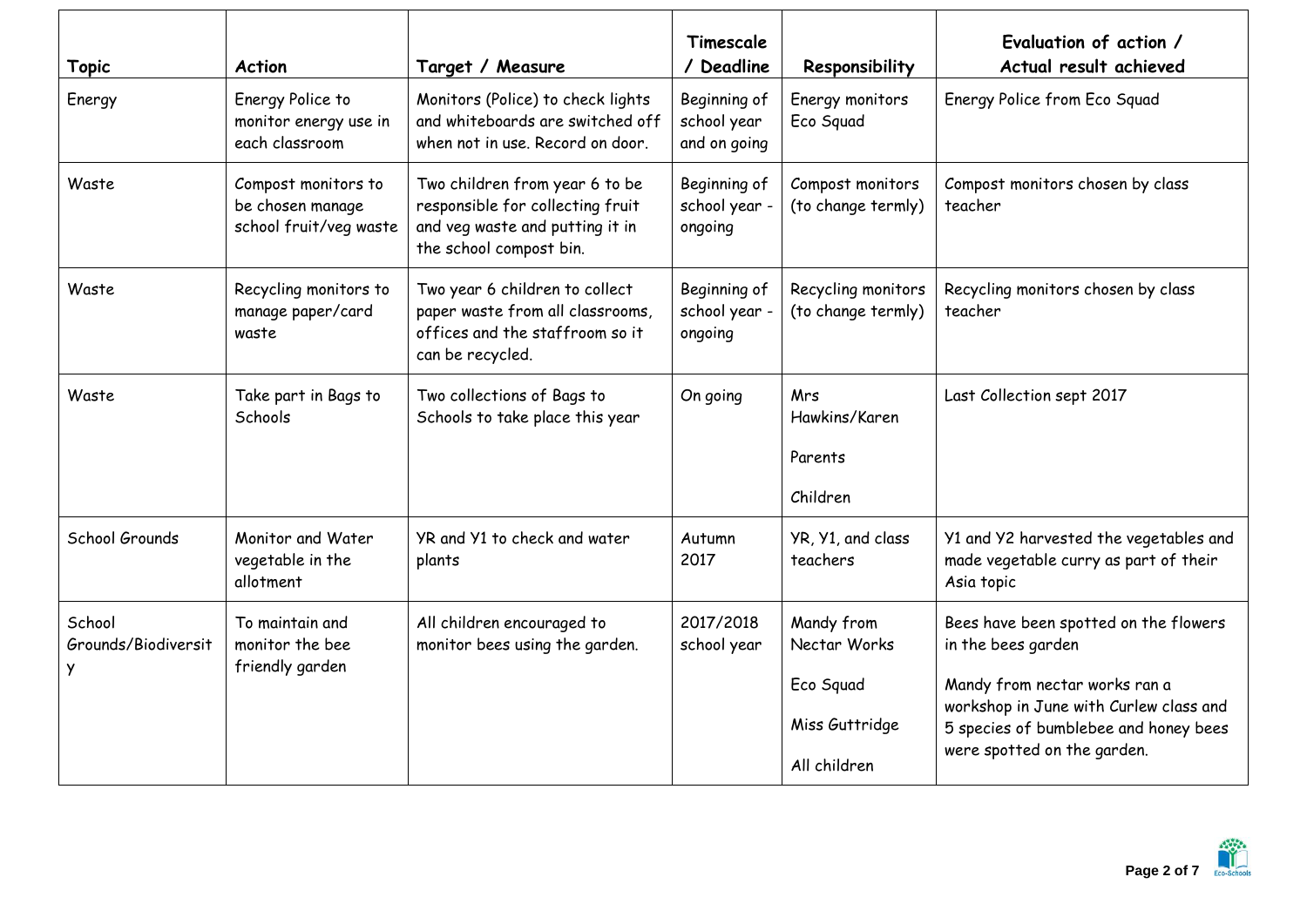| <b>Topic</b>                           | <b>Action</b>                                                                             | Target / Measure                                                                                                                                                                                                                                                                                          | Timescale<br>/ Deadline               | Responsibility                | Evaluation of action /<br>Actual result achieved                                                                                                                                                                                               |
|----------------------------------------|-------------------------------------------------------------------------------------------|-----------------------------------------------------------------------------------------------------------------------------------------------------------------------------------------------------------------------------------------------------------------------------------------------------------|---------------------------------------|-------------------------------|------------------------------------------------------------------------------------------------------------------------------------------------------------------------------------------------------------------------------------------------|
| Global Dimension                       | To participate in<br>Multicultural week.                                                  | All classes to rotate around the<br>school to learn about different<br>countries around the World<br>including cultural differences and<br>similarities.                                                                                                                                                  | October<br>2017                       | All staff and<br>children     | -The whole school participated (October<br>2017). The focus was how natural<br>disasters around the world affect<br>people living in that country including<br>the monsoon floods in India, Flooding in<br>Bangladesh and tornados in America. |
| Energy/Waste/Scho<br>ol Grounds/litter | Introduce the red and<br>green sign on doors in<br>the classroom                          | The Eco Warriors reward each<br>class for turning lights off and<br>other electrical equipment,<br>keeping the school litter free,<br>recycling paper, etc. This will be<br>monitored using the green/red<br>signs on doors. A prize will be<br>awarded to the greenest class at<br>the end of each term. | 2017/18<br>school<br>year/ongoin<br>g | Whole school<br>Eco Warriors  | Put in place. Eco Squad led an assemley<br>about it. Whole school enthusiastic!                                                                                                                                                                |
| Biodiversity/school<br>grounds         | Monitor Wildlife in<br>the school grounds                                                 | All classes to participate in mini-<br>beast hunts during Outdoor<br>Learning.<br>Classes to participate in 'Whats<br>Under Our Feet?' and count the<br>earth worms in theschool grounds                                                                                                                  | Spring 2017                           | All Classes<br>Miss Guttridge | Mini beast recorded on 'Wild Watch' -<br>the data is sent to record centres in the<br>North East.<br>The children found over 200 Earth<br>Worms                                                                                                |
| Biodiversity/school<br>grounds         | Conduct a tree survey<br>in the school grounds                                            | Kestral class to complete a tree<br>survey in the school grounds                                                                                                                                                                                                                                          | Spring 2018                           | Y6 children<br>Miss Honeyman  | Skyalrks identified and measured trees<br>as part of maths (Oct 2017)                                                                                                                                                                          |
| Biodiversity/School<br>grounds         | To check the bee<br>hives to see if a<br>swarm has been<br>attracted by the<br>honey comb | The Eco Squad are to observe the<br>hives to look for any bee activity                                                                                                                                                                                                                                    | Ongoing                               | Eco Warriors                  | Hives were checked but no bees<br>entering or leaving the hives. The bee<br>donor lost his bees during the winter so<br>we need to find another source.                                                                                        |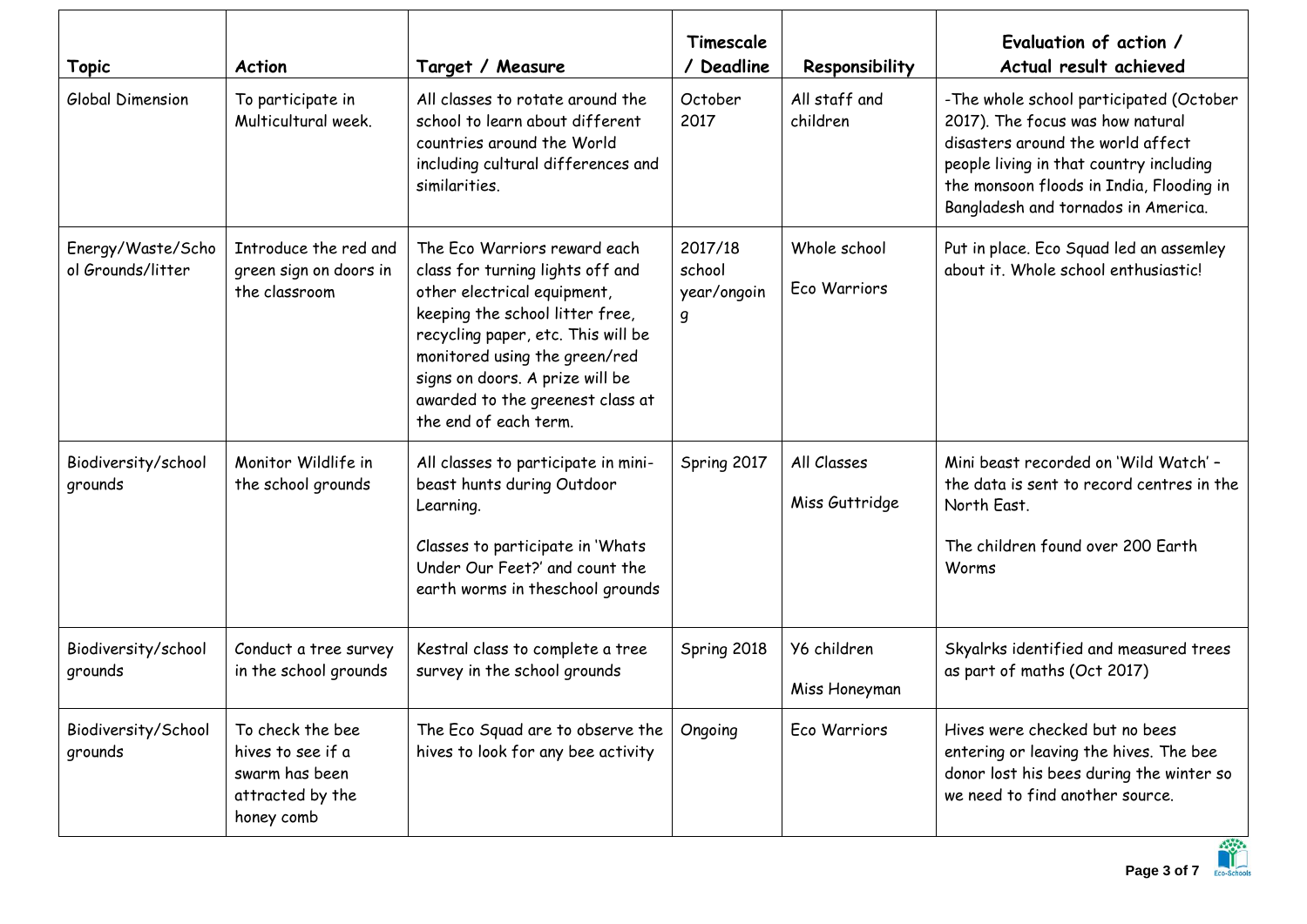| <b>Topic</b>                       | <b>Action</b>                                                                                                        | Target / Measure                                                                                                                                                                                 | Timescale<br>/ Deadline           | Responsibility                                | Evaluation of action /<br>Actual result achieved                                                                                                                                                                                                     |
|------------------------------------|----------------------------------------------------------------------------------------------------------------------|--------------------------------------------------------------------------------------------------------------------------------------------------------------------------------------------------|-----------------------------------|-----------------------------------------------|------------------------------------------------------------------------------------------------------------------------------------------------------------------------------------------------------------------------------------------------------|
| Biodiversity/School<br>Grounds     | To check the bird<br>boxes                                                                                           | Eco Warriors to check the bird<br>boxes to see if birds are nesting<br>in them.                                                                                                                  | Spring 2018                       | Eco Warriors                                  |                                                                                                                                                                                                                                                      |
| Biodiversity/School<br>grounds     | To check the progress<br>of the woodland<br>planted by the y1, 2<br>and 6 children in the<br>school wildlife garden. | The Eco Squad are to look at<br>each tree to check that it is alive<br>and healthy.                                                                                                              | Termly                            | Eco Warriors                                  | The trees have been checked by the Eco<br>Squad and all seem to be doing well. To<br>be checked again in the Spring to see of<br>any new growth has appeared. Hazels<br>are now producing nuts.                                                      |
| Waste/School<br>Grounds            | To use the compost on<br>the school allotment                                                                        | The Eco Squad are to empty any<br>compost from the school compost<br>bin that is ready to use and dig<br>into the school allotment ready<br>for next year.                                       | winter<br>2017/2018               | Eco Squad<br>Karen                            | Karen supported children to do                                                                                                                                                                                                                       |
| School<br>Grounds/Biodiversit<br>У | Children to participate<br>in john Muir Award                                                                        | Curlew Class to work with the<br>AONB on the Cold Blooded and<br>Spineless Project and discover<br>the biodiversity in the school<br>grounds and habitats in the Allen<br>Valleys.               | March -<br>October<br>2017        | Miss Guttridge<br><b>AONB</b><br>Curlew Class | Work towards their inward so far has<br>included 4 workshops investigating<br>invertebrates in a pond, a river, meadow,<br>school grounds. They created an<br>animation presenting their findings<br>which was shown at 'Bug Fest' in<br>allenheads. |
| School Grounds                     | To run staff training<br>session on Outdoor<br>Learning and using the<br>school grounds                              | Miss Guttridge is to deliver a<br>training session to teachers and<br>parent helpers on outdoor<br>Learning so that they can<br>continue teaching it next year<br>when she is on maternity leave | December<br>12 <sup>th</sup> 2017 | Miss Guttridge<br>Staff and<br>volunteers     | Training delivered. Staff to teach<br>Outdoor Learning in the new year.                                                                                                                                                                              |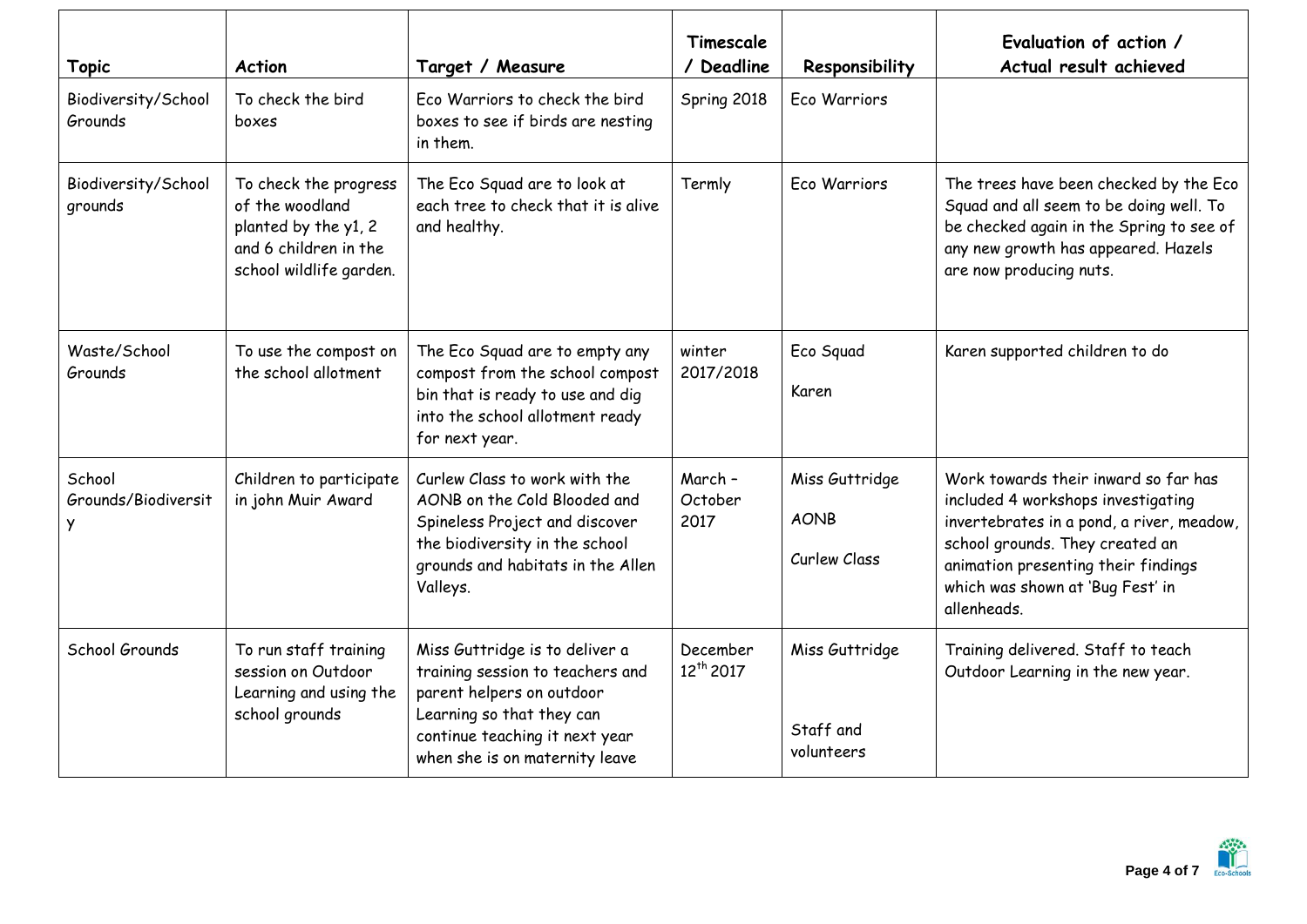| <b>Topic</b>                                       | <b>Action</b>                                                                            | Target / Measure                                                                                                                                                                                                                                                                                                                                                   | Timescale<br>/ Deadline                 | Responsibility                                    | Evaluation of action /<br>Actual result achieved                                                                                            |
|----------------------------------------------------|------------------------------------------------------------------------------------------|--------------------------------------------------------------------------------------------------------------------------------------------------------------------------------------------------------------------------------------------------------------------------------------------------------------------------------------------------------------------|-----------------------------------------|---------------------------------------------------|---------------------------------------------------------------------------------------------------------------------------------------------|
| Litter/Waste/Schoo<br>I grounds                    | Reduce the litter and<br>dog poo in the school<br>grounds                                | Eco Squad, teachers and<br>caretaker to regularly check and<br>monitor nature/community garden<br>for litter and dog poo.<br>Eco Squad to create posters.<br>Mrs Hawkins to remind parents<br>about the problem in the news<br>letter<br>Caretaker to inform people living<br>in the houses opposite the site to<br>keep an eye out for people<br>dropping litter. | Regularly<br>through the<br>school year | Eco Squad<br>All members of<br>staff<br>Caretaker | Litter has been reduced. Continue to<br>monitor. More regular litter picks to<br>take place (termly)                                        |
| Biodiversity/School<br>grounds                     | Participate in a red<br>squirrel workshop to<br>learn about red<br>squirrel conservation | Red Squirrel Northern England<br>(RSNE) to come to school to run a<br>workshop with the children<br>teacher them about red squirrels                                                                                                                                                                                                                               | Spring<br>(2018)                        | Whole school<br><b>RSNE</b>                       |                                                                                                                                             |
| Litter, waste, water,<br>energy, healthy<br>living | Posters to be made<br>addressing issues in<br>the Environmental<br>review                | Posters to be made/put up<br>reminding children and staff to<br>be eco friendly (relating to litter,<br>water use, health and safety,<br>keeping healthy etc)                                                                                                                                                                                                      | Spring 2017                             | Children/Eco<br>Squad                             | Eco Squad have made posters.<br>Posters have been put up around the<br>school.<br>Skylark Class made litter posters as<br>part of Literacy. |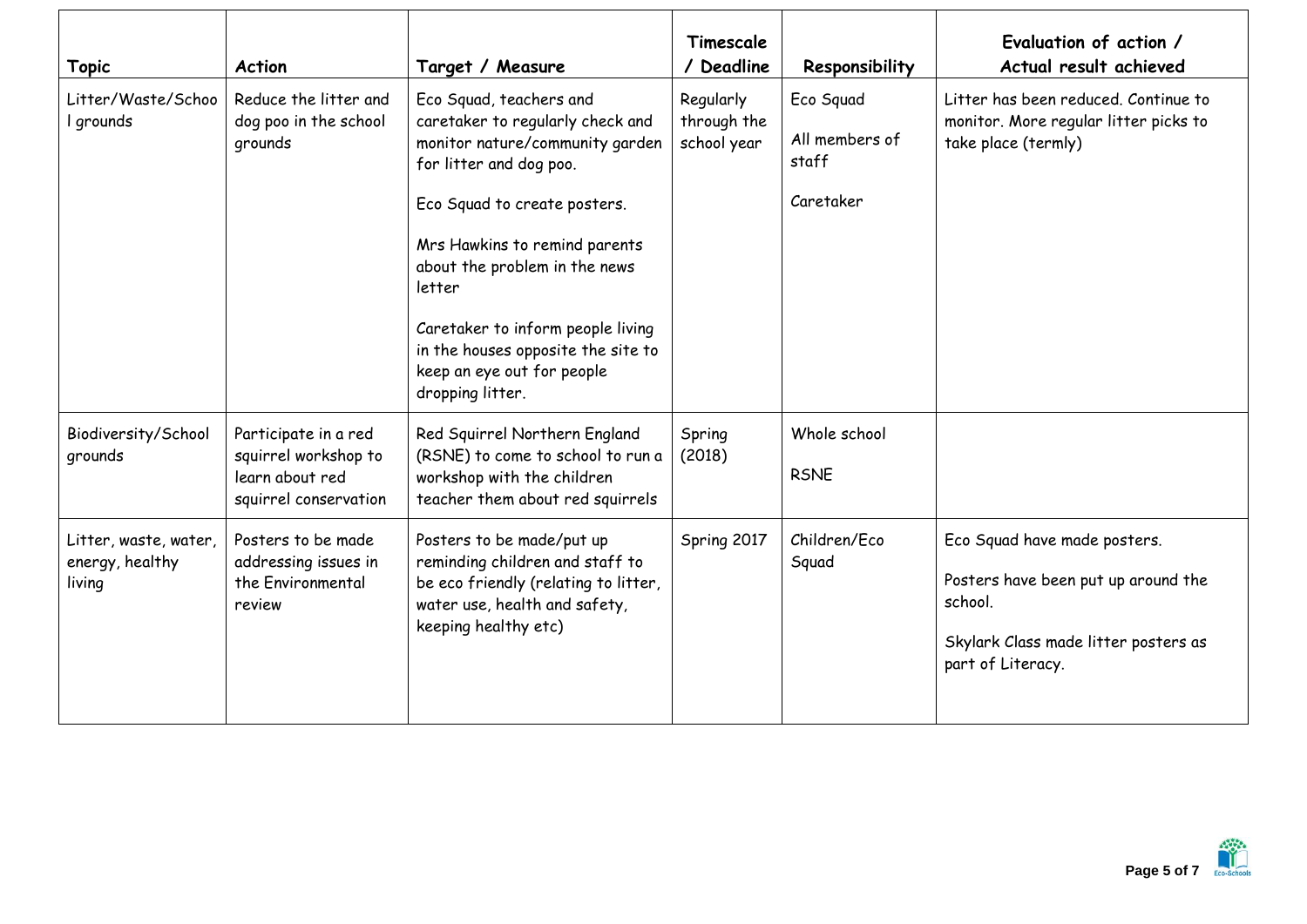| <b>Topic</b>                         | <b>Action</b>                                                      | Target / Measure                                                                                                                                                                                                                                       | Timescale<br>/ Deadline | Responsibility                                                                  | Evaluation of action /<br>Actual result achieved                                                                                                                                                                                                     |
|--------------------------------------|--------------------------------------------------------------------|--------------------------------------------------------------------------------------------------------------------------------------------------------------------------------------------------------------------------------------------------------|-------------------------|---------------------------------------------------------------------------------|------------------------------------------------------------------------------------------------------------------------------------------------------------------------------------------------------------------------------------------------------|
| Water                                | Water to be the<br>theme of Science and<br><b>Engineering Week</b> | Each class will swap teachers and<br>learn about different aspects of<br>water and water conservation                                                                                                                                                  | March 2017              | All teachers<br>All pupils                                                      | It was a successful week enjoyed by the<br>children. Lessons included learning about<br>water pollution, the importance of<br>conserving water, how to recycle water,<br>water transport using renewable energy<br>and he effect of water shortages. |
| Biodiversity/School<br>grounds/waste | To check on the<br>hedgehog homes                                  | To check for signs that the<br>hedgehog homes were used<br>through the winter                                                                                                                                                                          | Spring term<br>2017     | Eco Warriors                                                                    | Hedgehogs have been spotted using the<br>school field and nature garden during<br>break times and Outdoor Learning!                                                                                                                                  |
| Healthy Lifestyles                   | Health and Wellbeing<br>Week                                       | This year's themes will be healthy<br>eating, anti-bullying and keeping<br>safe. Health professionals will be<br>invited in to do activities with the<br>children; there will be a healthy<br>school meal and lessons in class<br>about being healthy. | October<br>2017         | Miss Armstrong<br>Cooks<br>Health<br>professionals<br>All staff and<br>children | A nurse and dentist talked to the<br>children about personal hygiene and<br>first aid.<br>Classes participated in sports activities<br>and designed healthy meals and tested<br>healthy food and drink.                                              |
| Energy                               | To take part in Switch<br>Off Day                                  | All classes to participate. Staff<br>and children to be informed of<br>event during a whole school<br>assembly and staff meeting. The<br>pack has been ordered from The<br>Pod.                                                                        | Spring Term<br>2018     | Skylark Class                                                                   |                                                                                                                                                                                                                                                      |